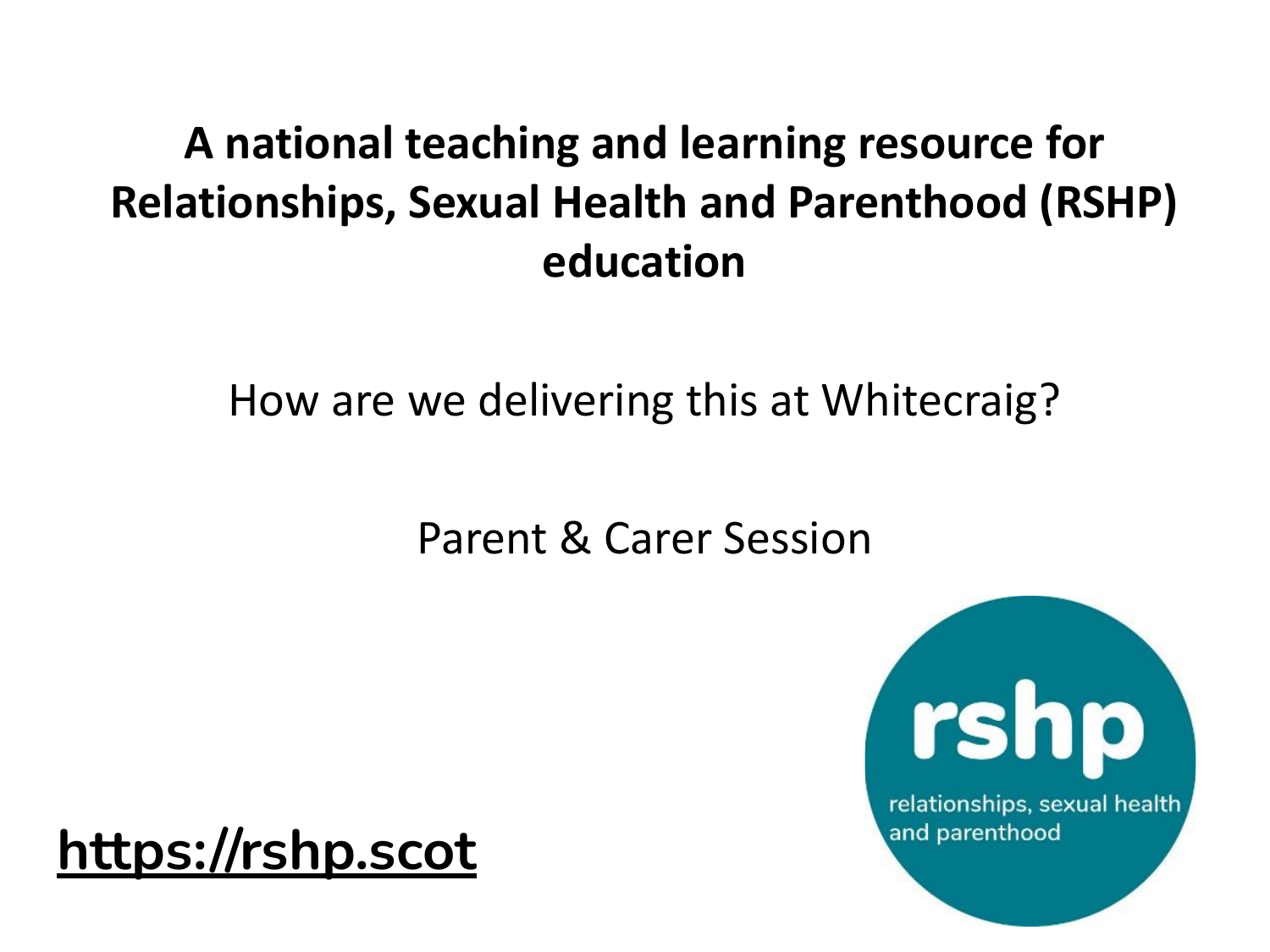



This information session is about what we do in a part of our Health and Wellbeing curriculum that we call *Relationships, Sexual Health and Parenthood (RSHP)* education.

At Whitecraig, we are going to use a new national resource that you can see at <https://rshp.scot/>

Our RSHP curriculum has been in place for some years, it is part of Curriculum for Excellence. This is a new resource, designed to help us to deliver the existing RSHP curriculum.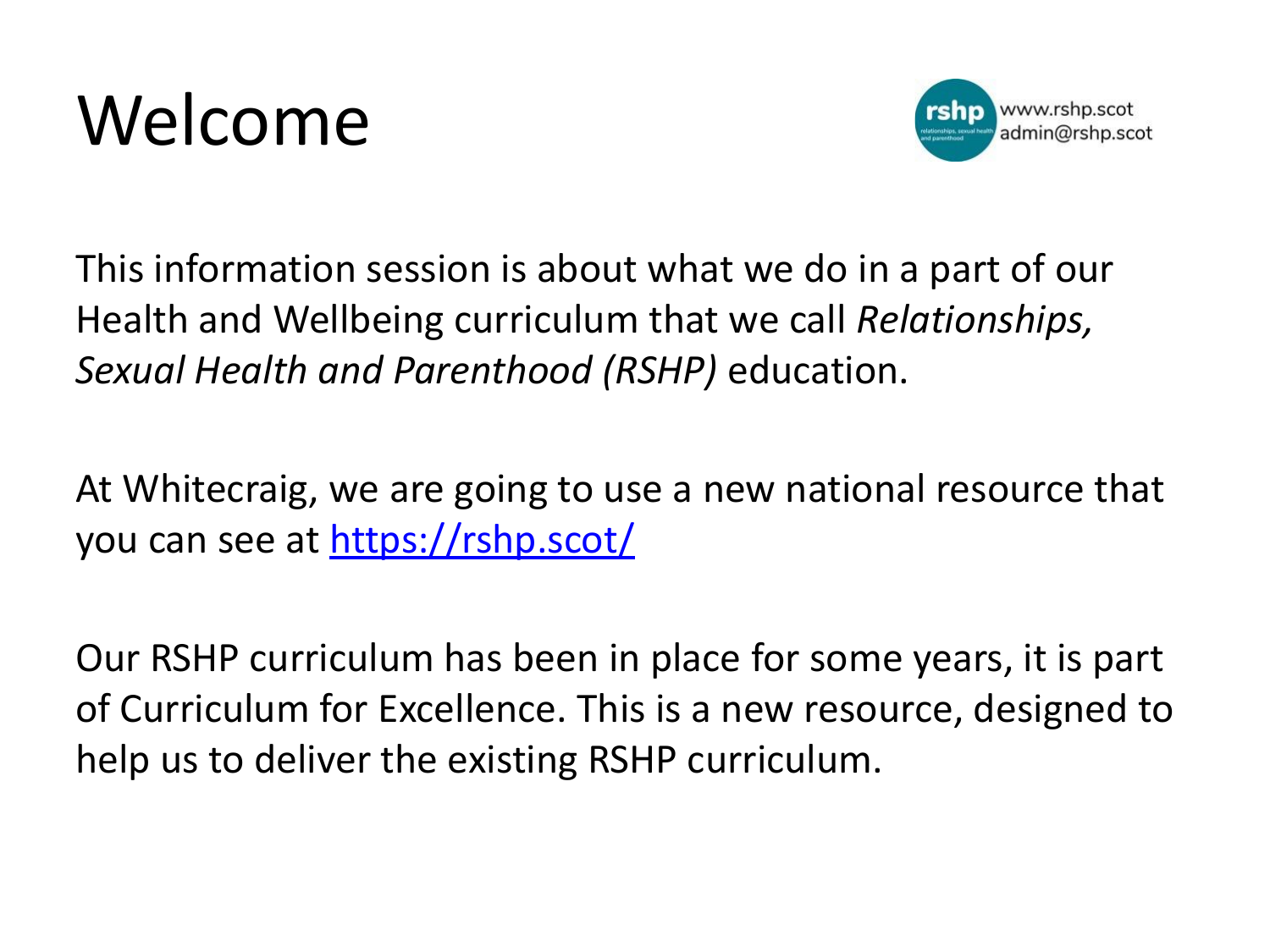## What is the resource?



- A teacher or early years practitioner can use the resource to support teaching and learning.
- All content is age and stage appropriate for learners 3-18 years, organised by Curriculum for Excellence Levels, from Early Level through to Senior Phase.
- It can be used in formal and informal learning settings.
- Content is up-to-date and engaging and meets the needs of learners with additional support needs, including mild to moderate learning disabilities.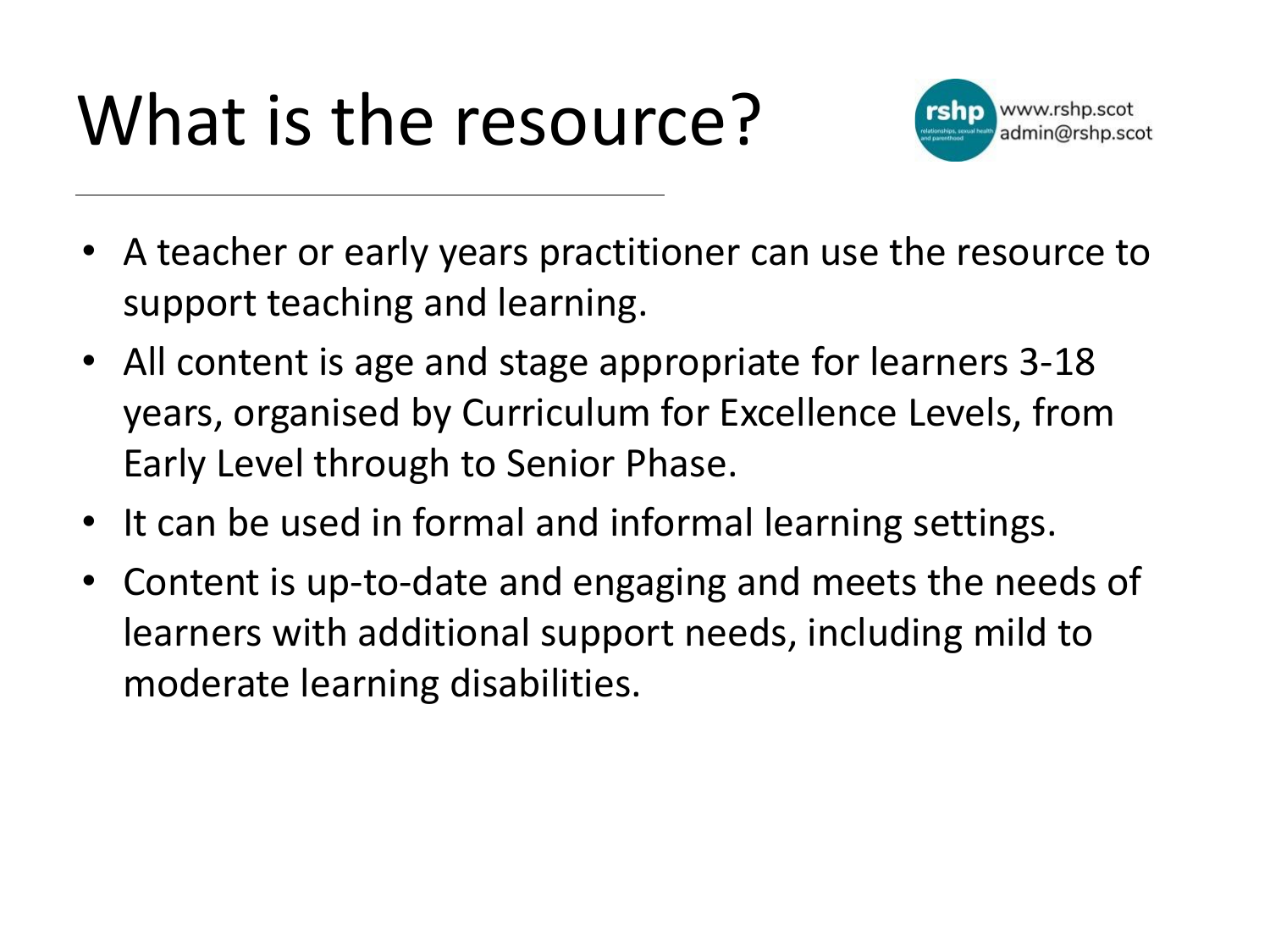#### Why does RSHP matter?





• <https://vimeo.com/361263347>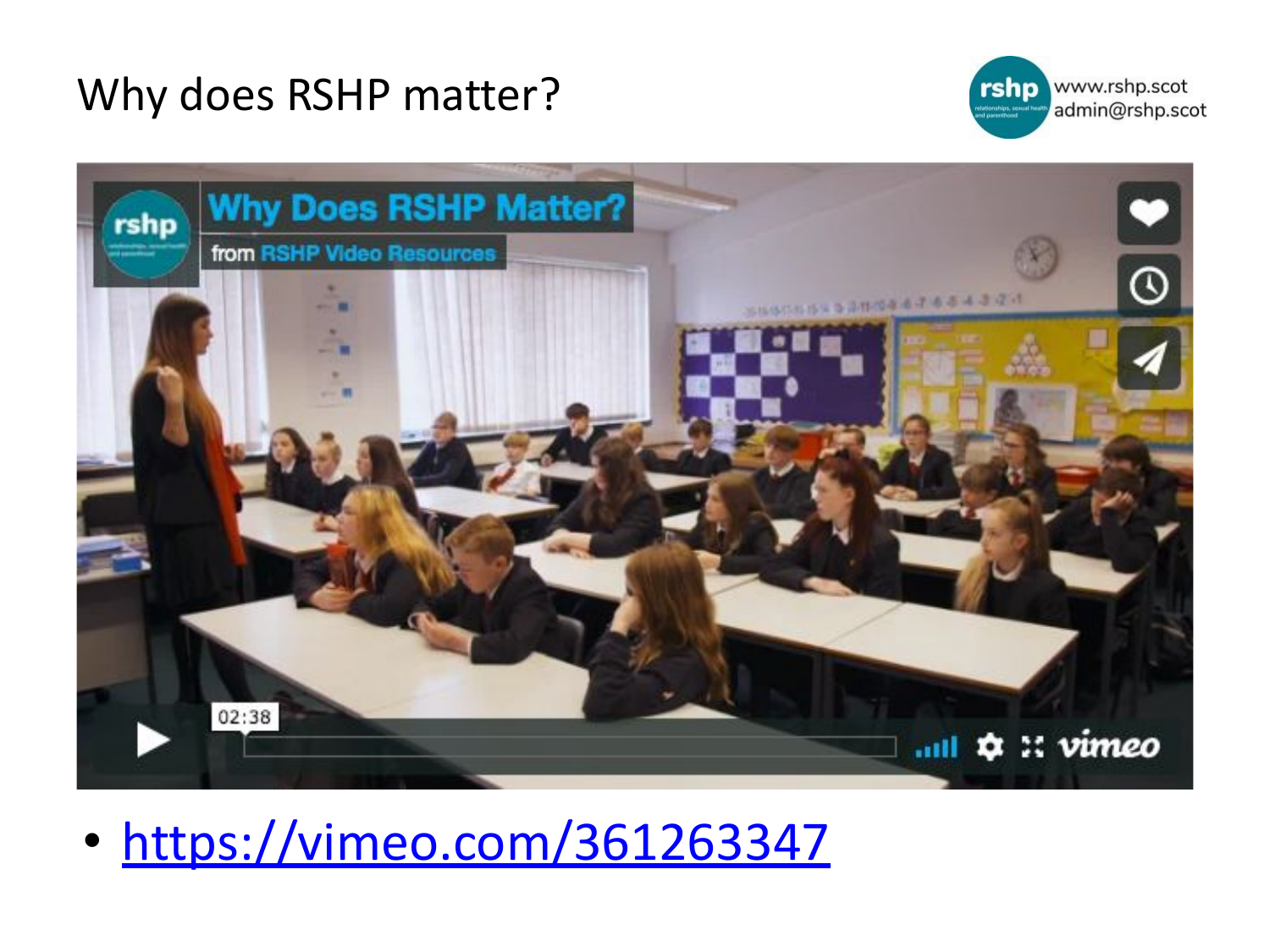## What will I find in the resource?

- The resource is made up of a series of Activity Plans that describe how a teacher can approach an aspect of RSHP education.
- The Activity Plans are supported by PowerPoints or other resources the lesson might need.
- There is information for parents and carers, ideas about communicating between school and home, reading lists for school libraries and reading at home.
- The resource is accessible and open to everyone; parents and carers can see what is being delivered in school.
- The resource was developed by a partnership of Local Authorities and Health Boards, with advice from Education Scotland and Scottish Government.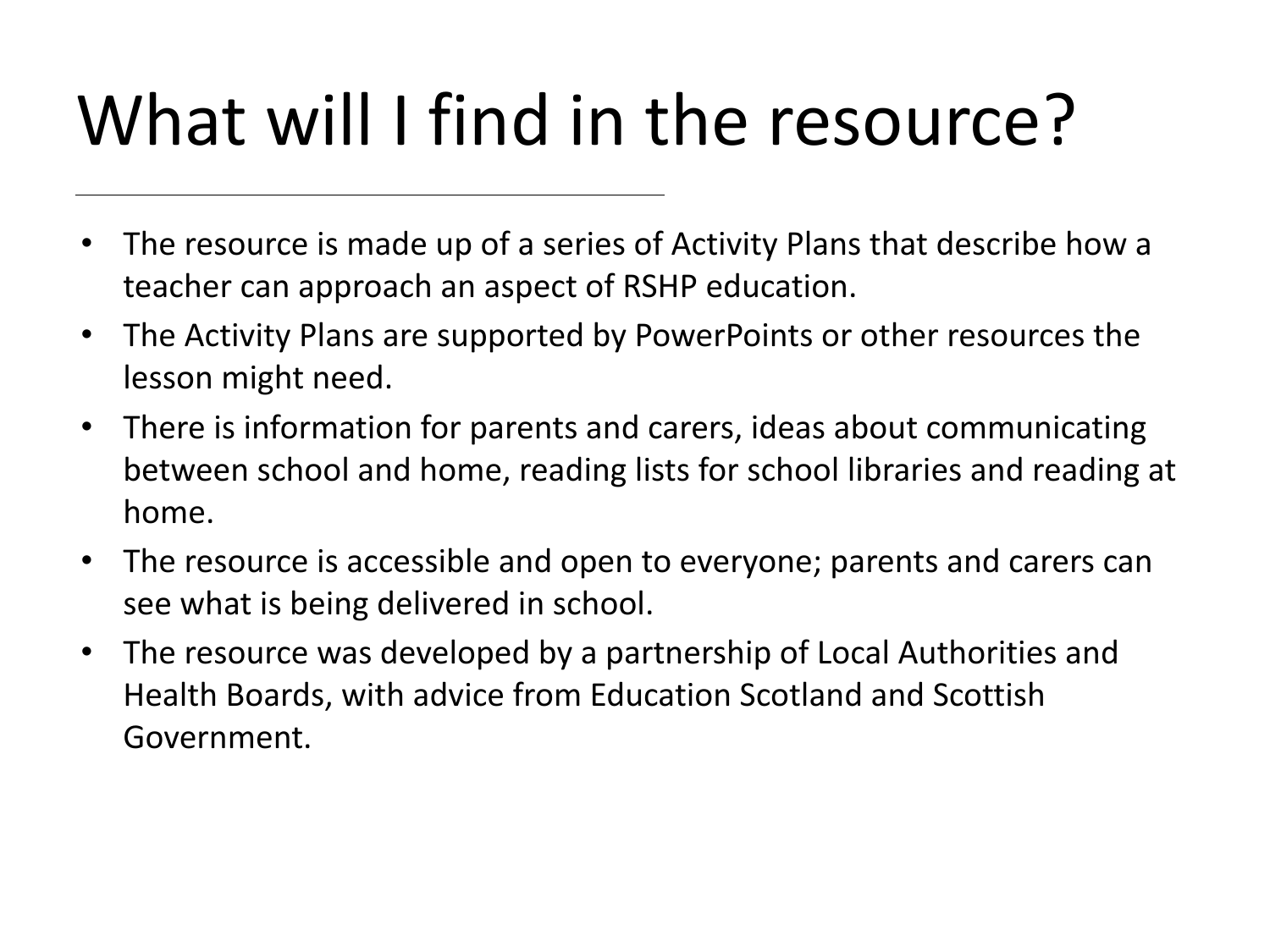# Why has it been developed?



- There is a need to improve the quality, relevance, consistency and coverage of RSHP education.
- We need to deliver RSHP education that helps protect children and young people from harm and supports them to understand that friendships and personal relationships should be healthy, happy and safe.
- The resource helps teachers to source material that is age and stage appropriate, so that they can focus on building relationships with learners.
- We need our RSHP education to reflect a modern and inclusive Scotland where we value and respect the human rights of everyone.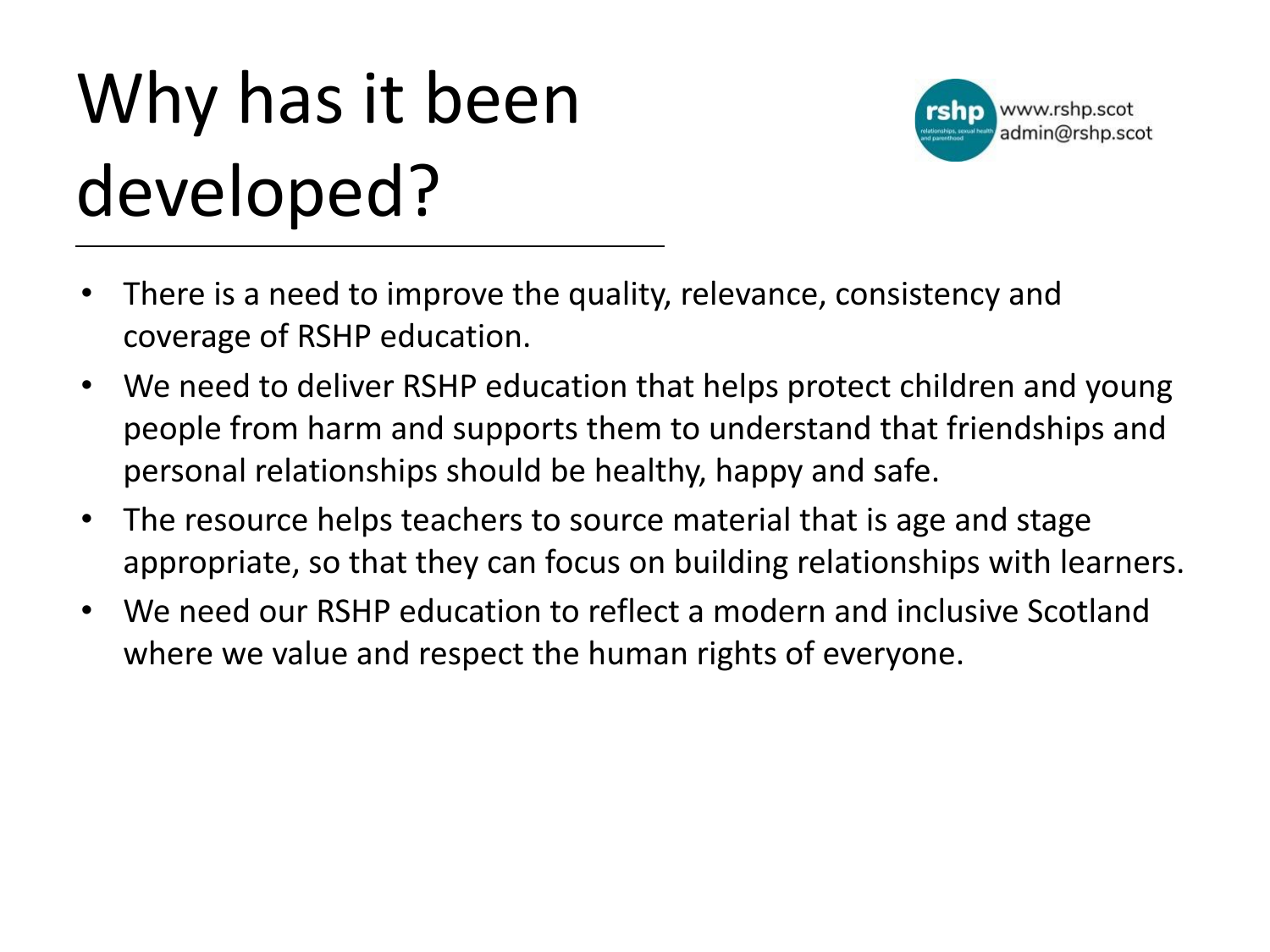#### Is the RSHP resource age and stage appropriate?





• <https://vimeo.com/361994410>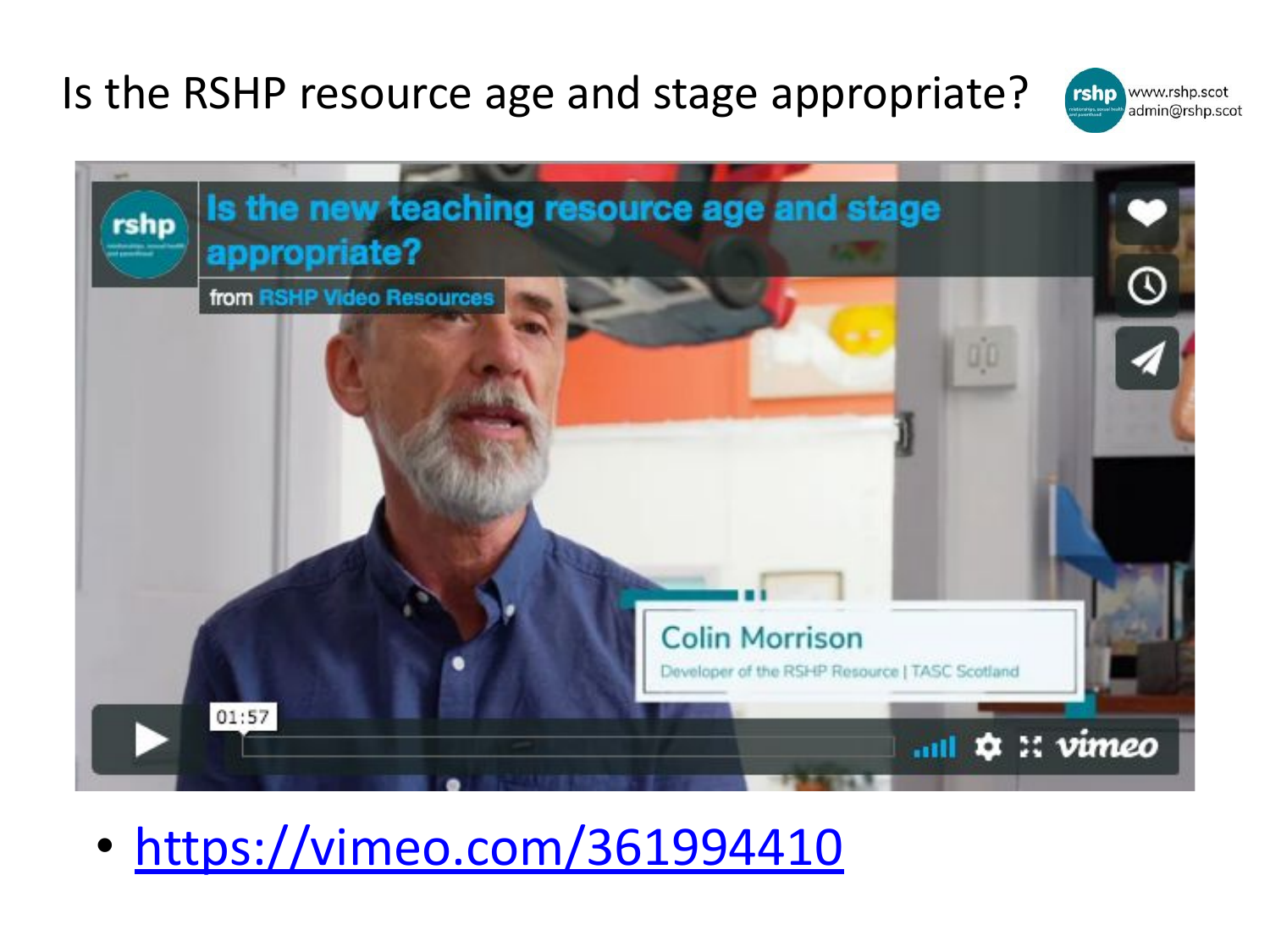### What do we do at Early Level?



When it comes to **families and friendships**, children learn:

- That all our families are different, and that people who are important to the children provide care and love.
- How to make and keep friendships, thinking about how they get along with other children, play together, co-operate and share. This can include learning about personal space and to recognise and respect how another person is feeling.
- About the importance of kindness and showing kindness to others.

When it comes to **every child being unique and special** children learn:

- That people are individual and unique.
- About the similarities and differences among children in their group.
- To understand that treating someone badly based on a difference is not okay.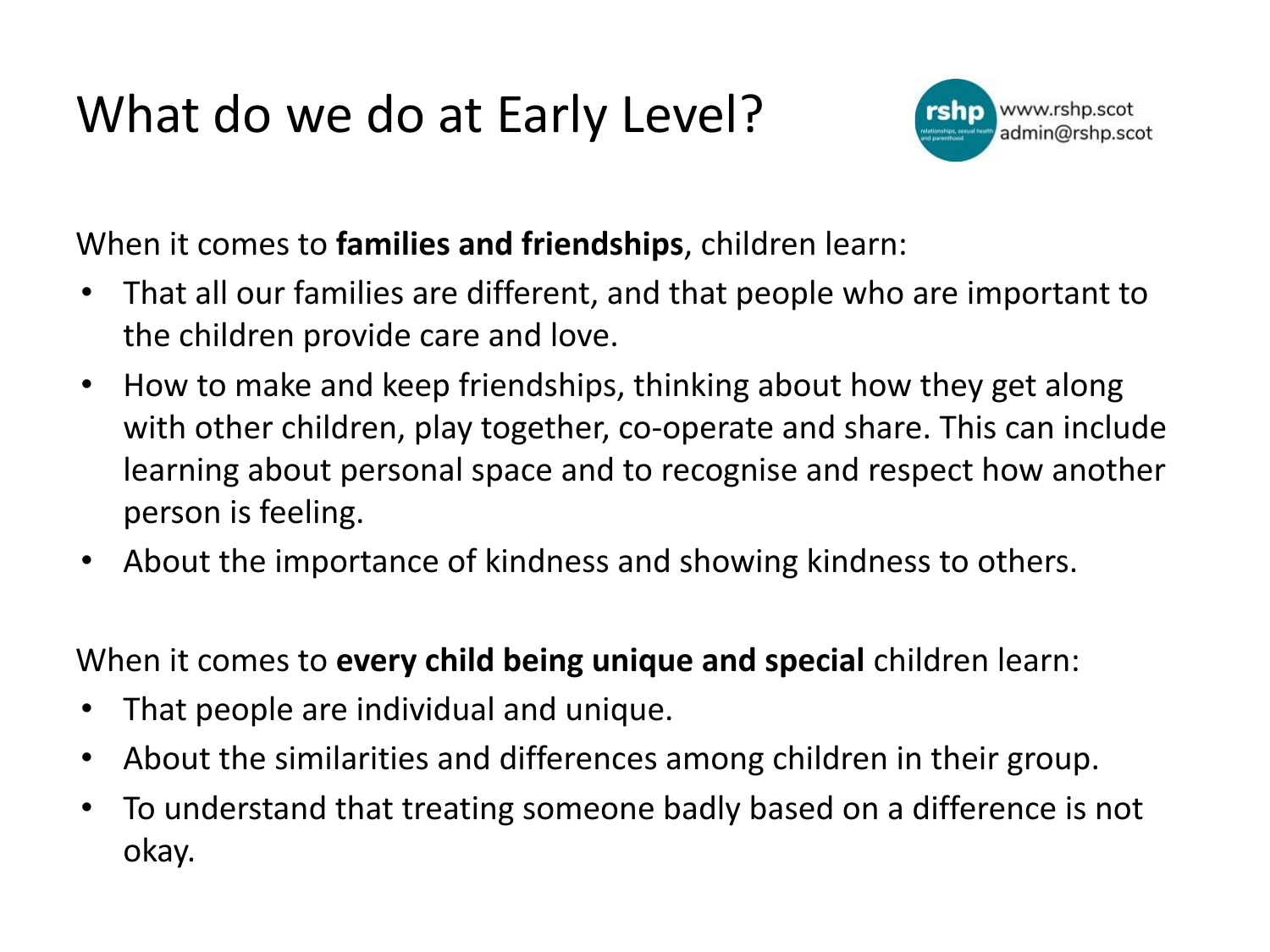#### What do we do at Early Level?



When it comes to **their bodies**, children learn about:

- Names for parts of their body  $-$  and that parts of their body are private.
- Keeping clean and why this is important learning about hand washing and brushing teeth.

When it comes to **feelings and making choices** children learn:

- To recognise and express their feelings, including when they might feel safe or unsafe, happy or worried.
- To identify adults that they can go to if they have a question or a worry, introducing the idea of trust.

When it comes to **looking after them and other living things** children learn about:

- Where living things come from.
- The needs of plants, animals and babies.
- That there are professional people who help and care for them

Information for parents and carers about RSHP learning at Early Level at school and at home: <https://rshp.scot/early-level/>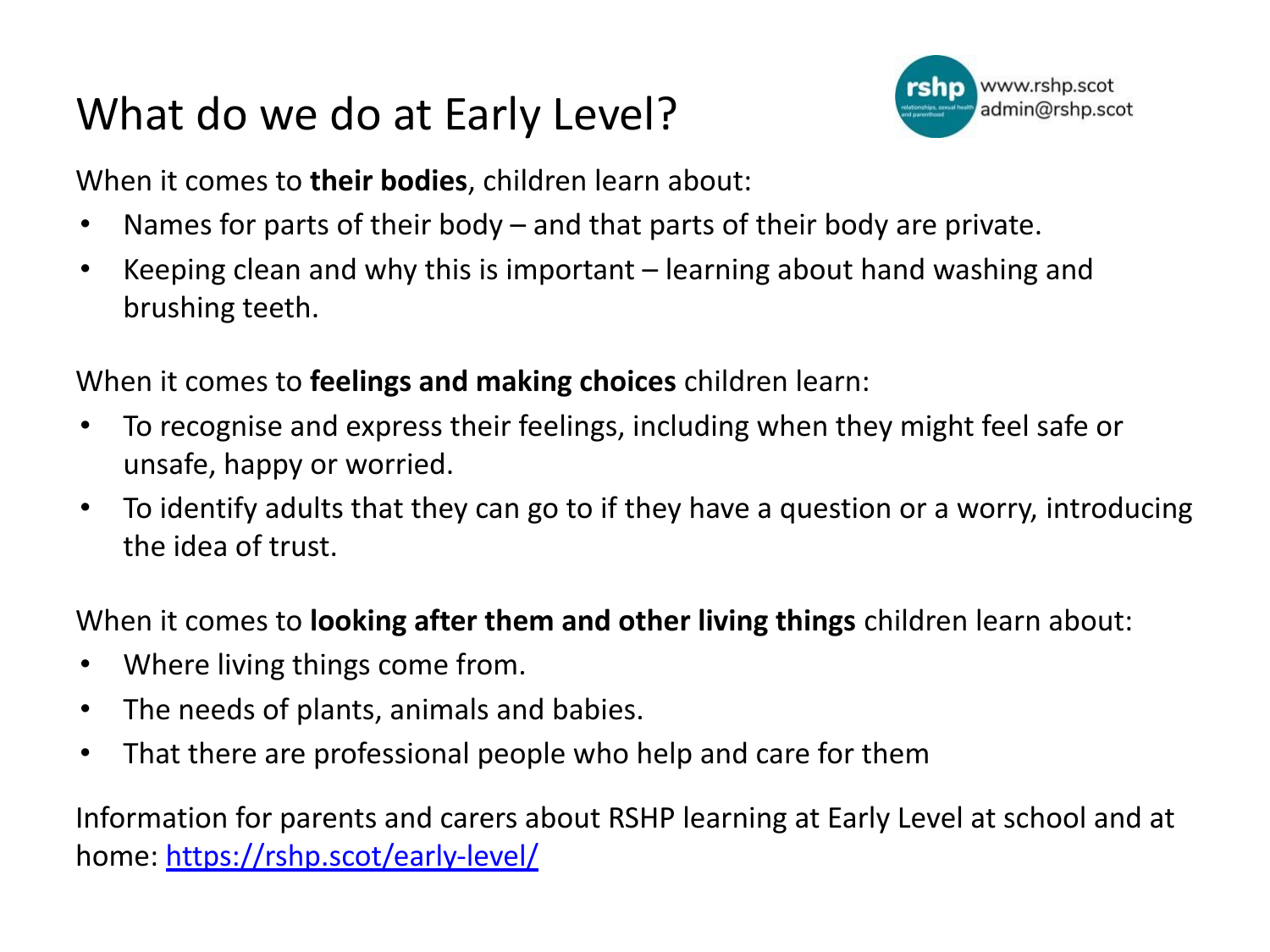#### What do we do at First Level?



When it comes to **relationships** children learn about:

- What makes then unique
- Families, and how all our families are different
- The different adults who might care for children like teachers, support staff in school
- Making and having friends
- Being a boy and a girl and that they can be any kind of boy or girl they want to be
- What makes people alike and what makes us different (diversity)
- Respect for others and the importance of being kind.

#### When it comes to **growing up and their body** children learn about:

- Making choices and decisions
- Looking after their body and keeping clean
- How their bodies change as they grow
- Names of parts of their body and names for private body parts; we use the words penis, vulva, bottom, nipples
- Parts of their body are private
- Other people should not touch the private parts of their body
- What behaviour is okay in public and what is okay in private (for example pulling pants up before leaving the bathroom).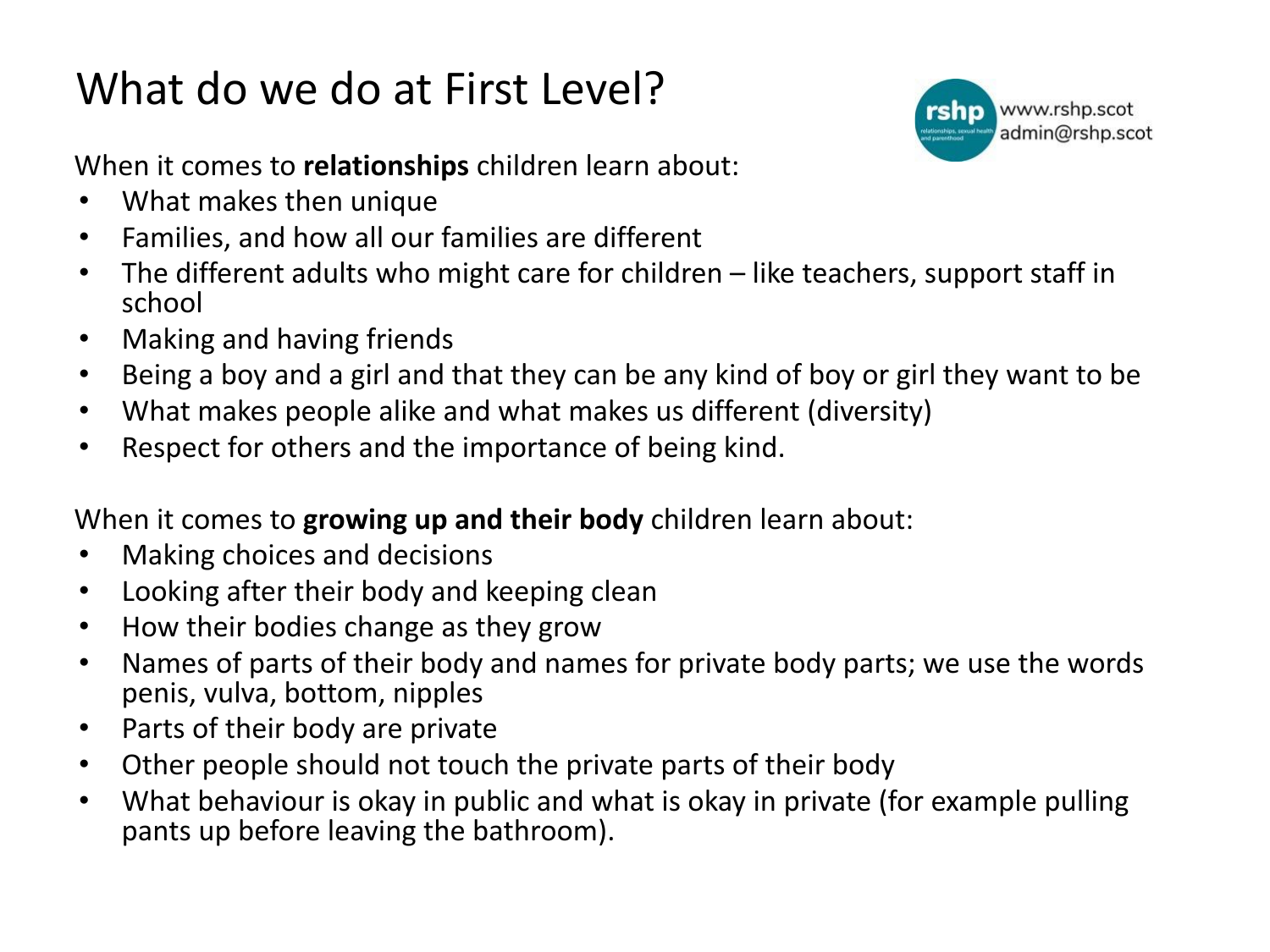#### What do we do at First Level?



When it comes to **how human life begins, pregnancy and birth** children learn about:

- The life cycles of plants and animals
- How a baby is made (conception)
- Pregnancy and how a baby is born
- What a baby needs and how to care for a baby.

Information for parents and carers about RSHP learning at First Level at school and at home:<https://rshp.scot/first-level/>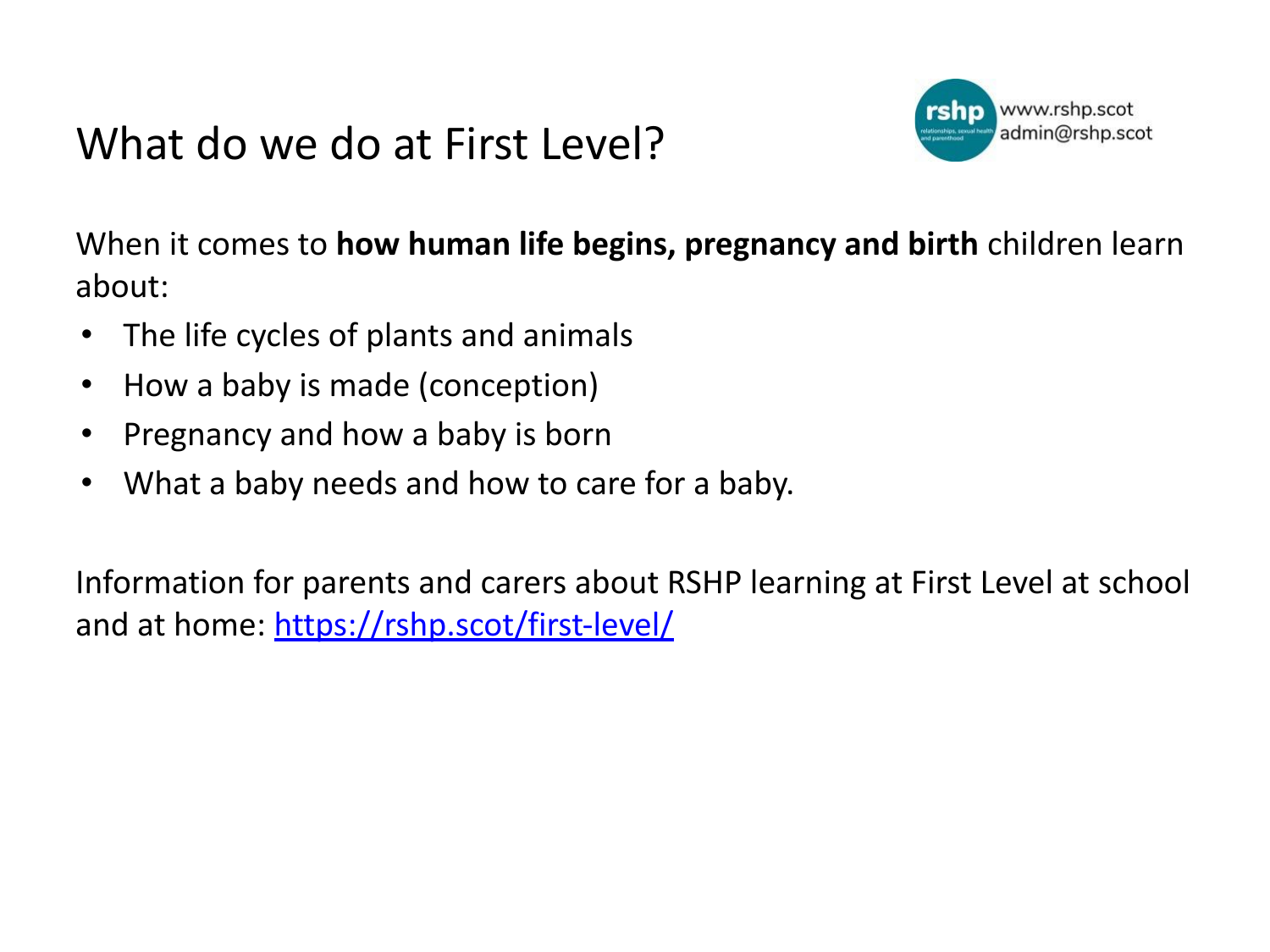#### What do we do at Second Level?



When it comes to **relationships** children learn about:

- What makes them unique and what makes people alike and what makes us different (diversity)
- Making and having friends
- Being a boy and a girl, and that they can be any kind of boy or girl they want to be
- Loving relationships and being attracted to others
- Respect for others and the importance of being kind in our face-to-face relationships and online.

When it comes to **being safe** children learn about:

- Social media and being safe and smart online
- Feeling safe and unsafe
- Different kinds of abuse and neglect that can happen to a child
- What we mean by consent
- Who they can go to for help and support.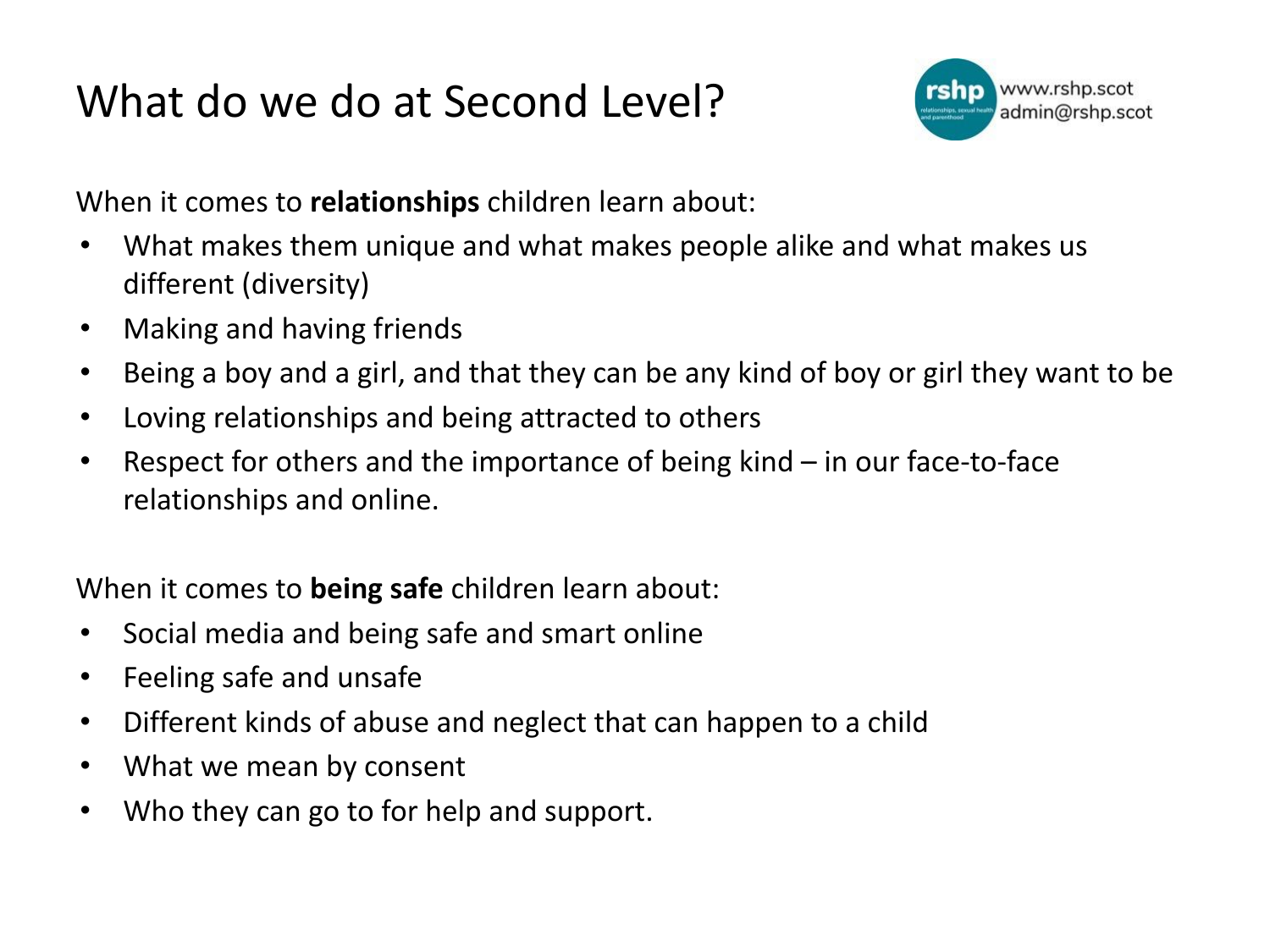#### What do we do at Second Level?



When it comes to **growing up and learning about their body** children learn about:

- Making choices and decisions
- Looking after their body and keeping clean
- Puberty and how the bodies and emotions of both girls and boys change as they grow
- What 'having sex' is and about contraception and condoms.

When it comes to **conception, pregnancy, birth and being a parent/carer** children learn about:

- How a baby is made (conception)
- Pregnancy and how a baby is born
- Being a parent and thinking about what kind of parent they would be.

Information for parents and carers about RSHP learning at Second Level at school and at home:<https://rshp.scot/second-level/>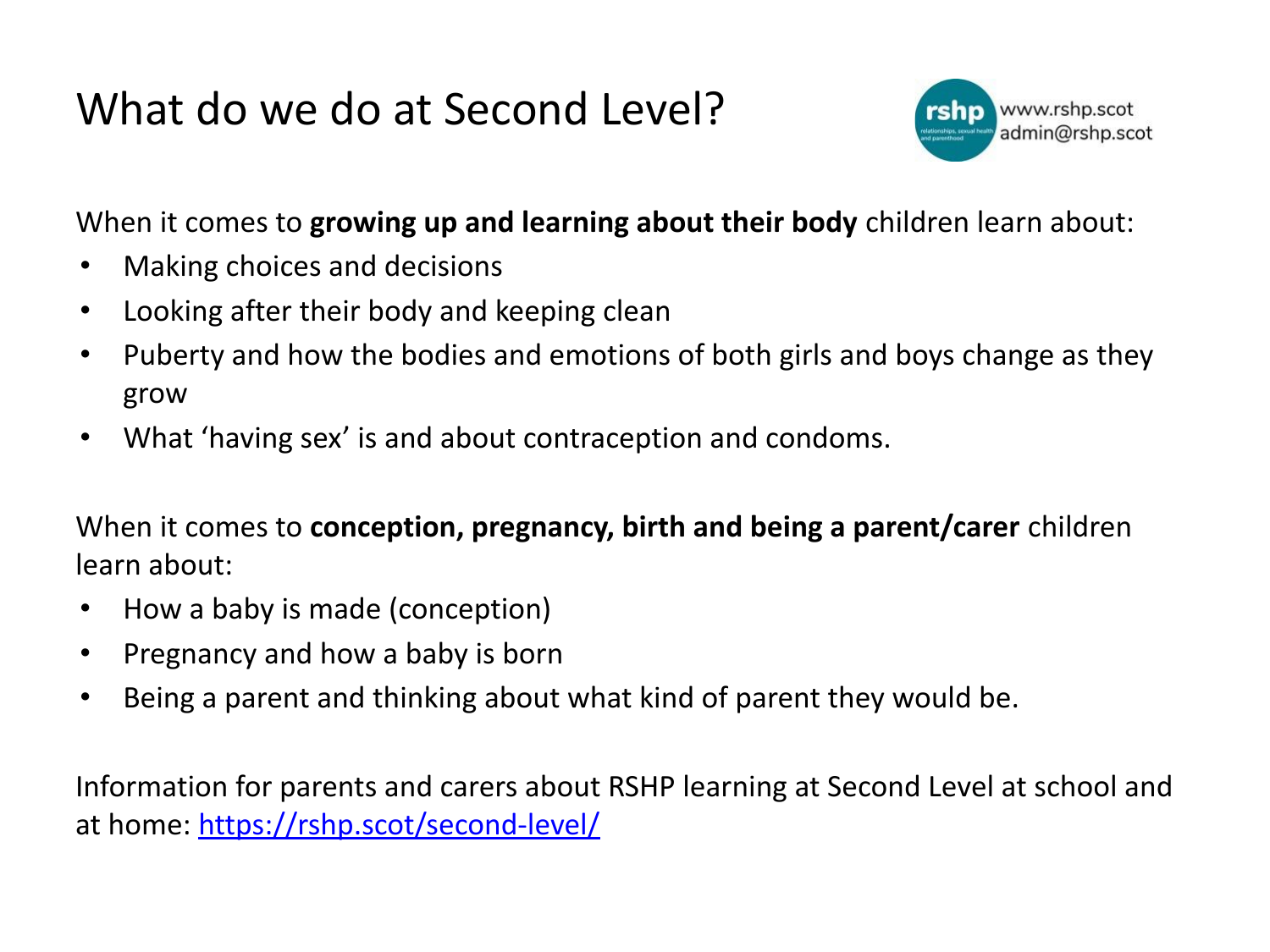#### What do children and young people want from their RSHP education?





• <https://vimeo.com/361997291>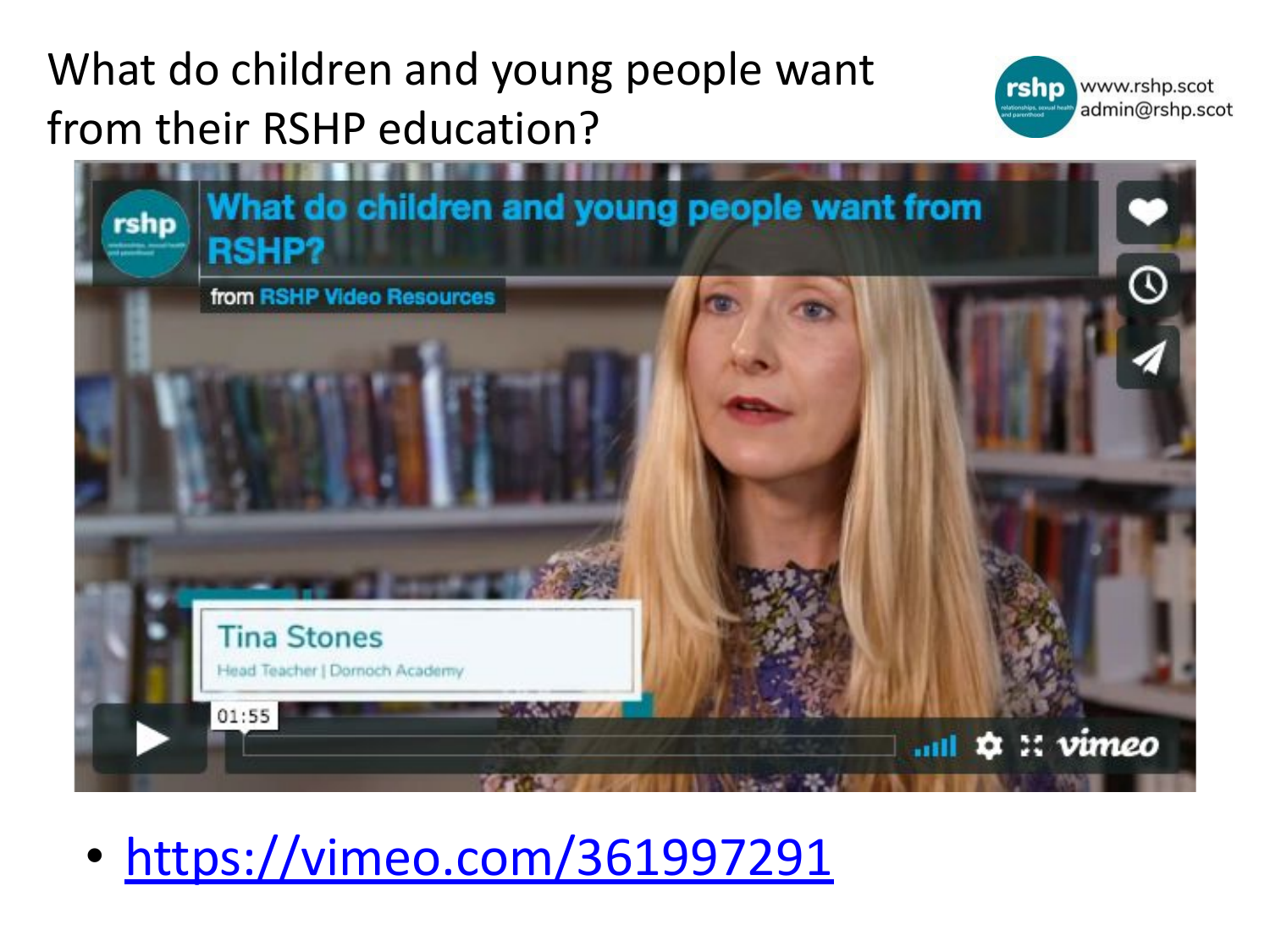#### Let's look at the resource....



relationships, sexual health and parenthood

#### **[https://rshp.scot](https://rshp.scot/)**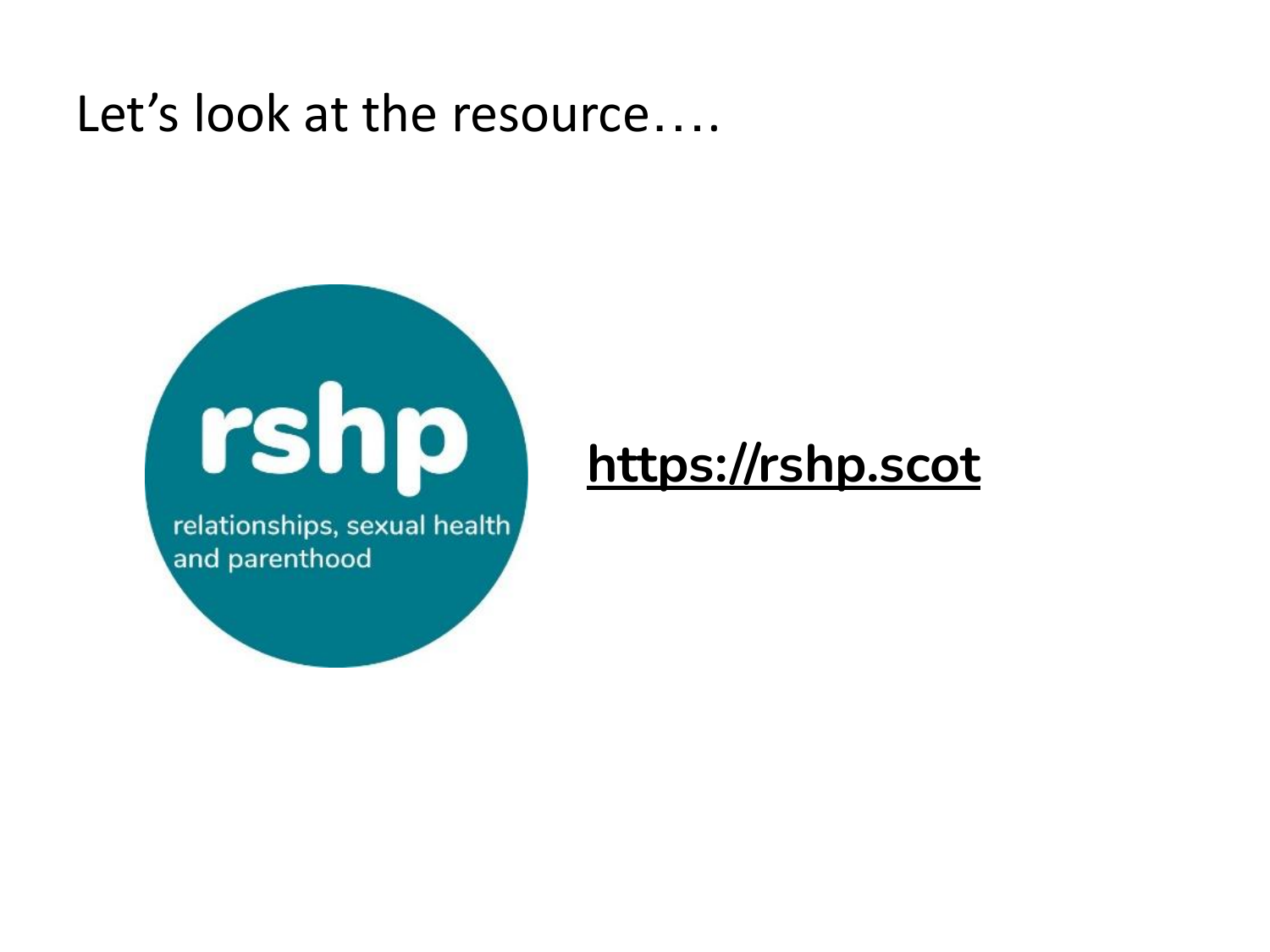### Parents and Carers



- Across this resource, and in our school/centre approach to RSHP education, there is an acknowledgement that parents and carers are the primary educators of their children.
- In delivering RSHP education parents/carers will be given advance knowledge of topics and lessons.
- By learning together at home and school we can help consolidate learning – it's a partnership approach.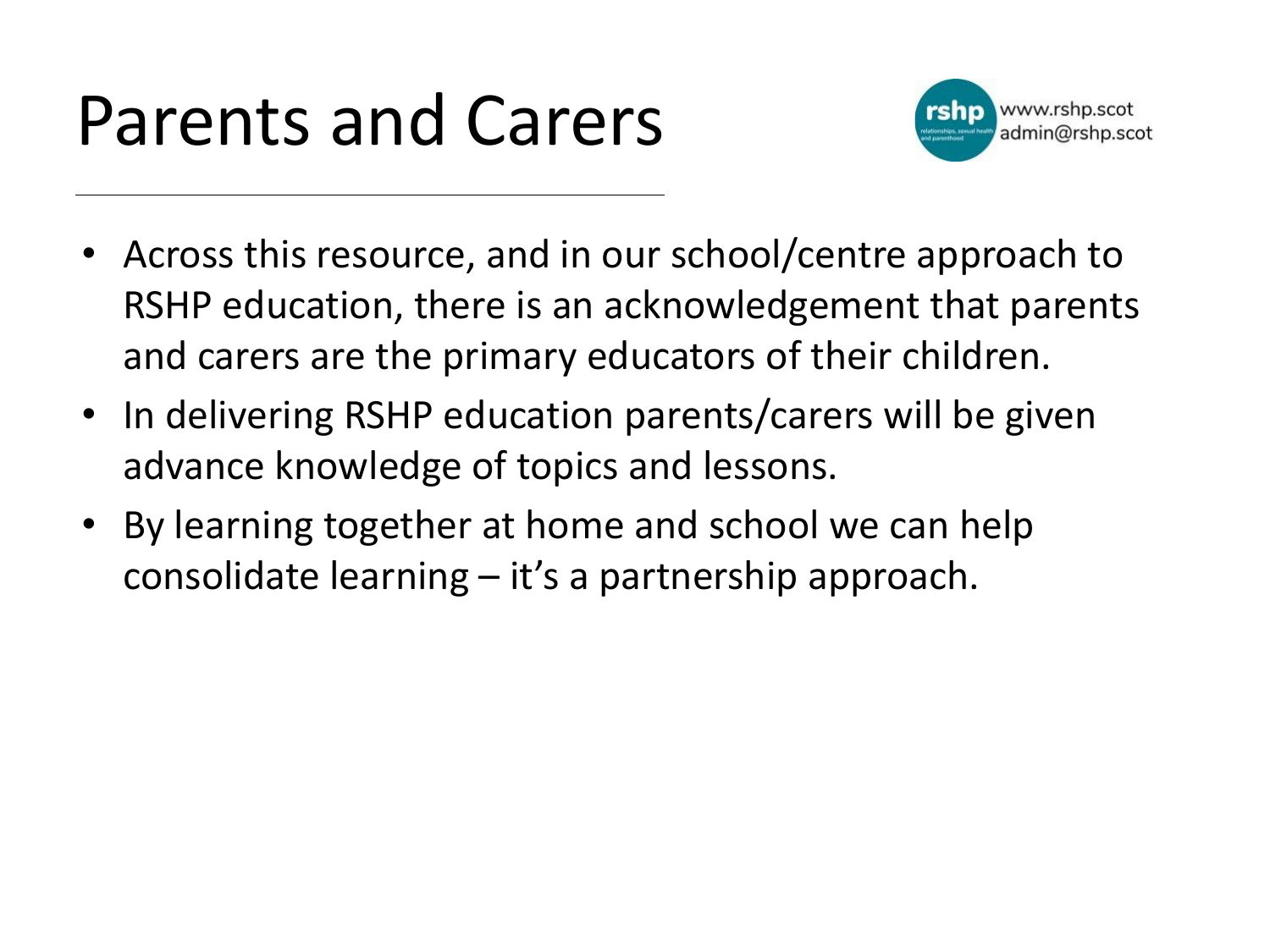#### What is the role of parents and carers in RSHP education?



• <https://vimeo.com/361996285>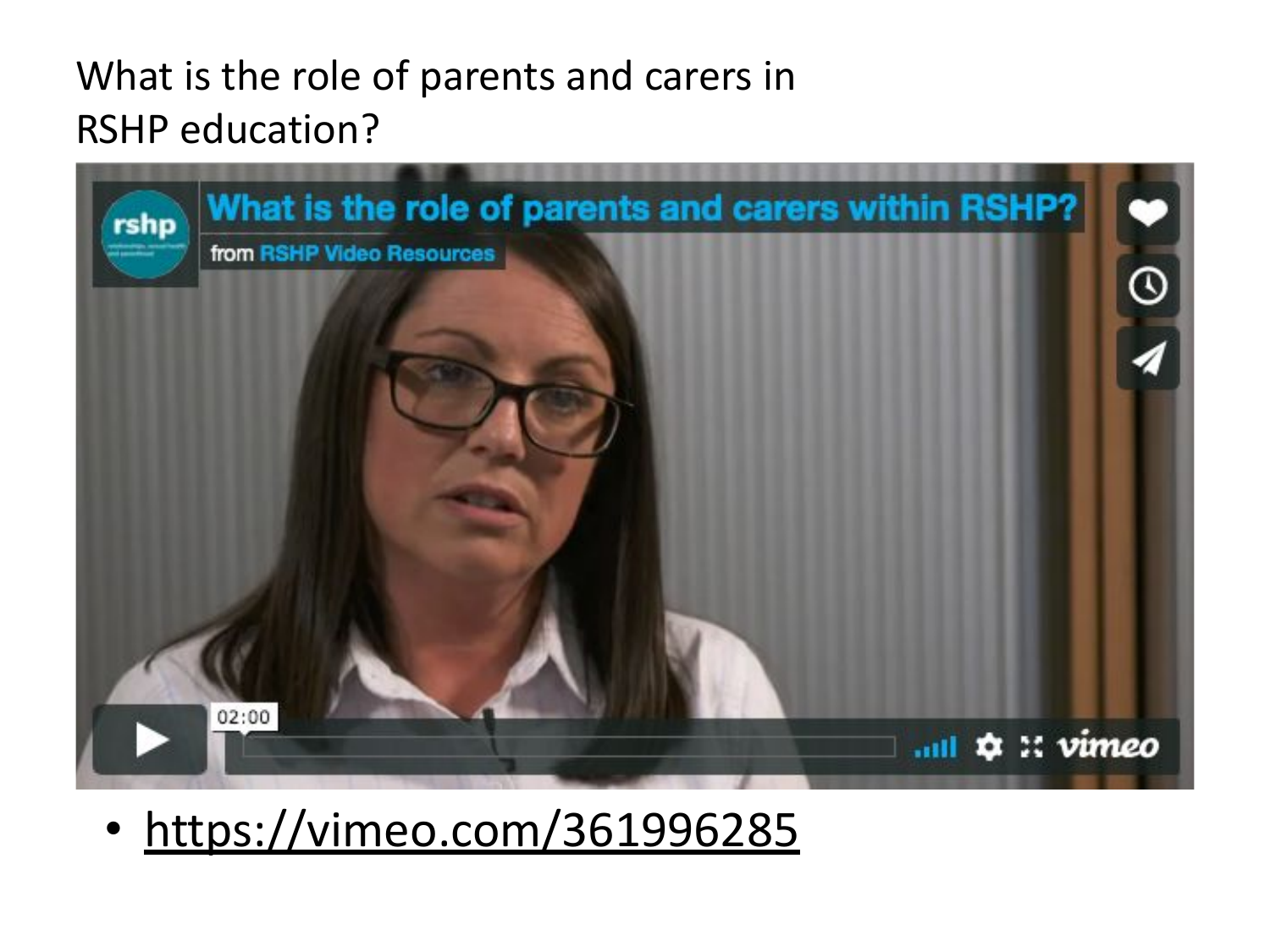

If you have further questions about the RSHP resource the FAQ section on the site may be of help: <https://rshp.scot/faq/>